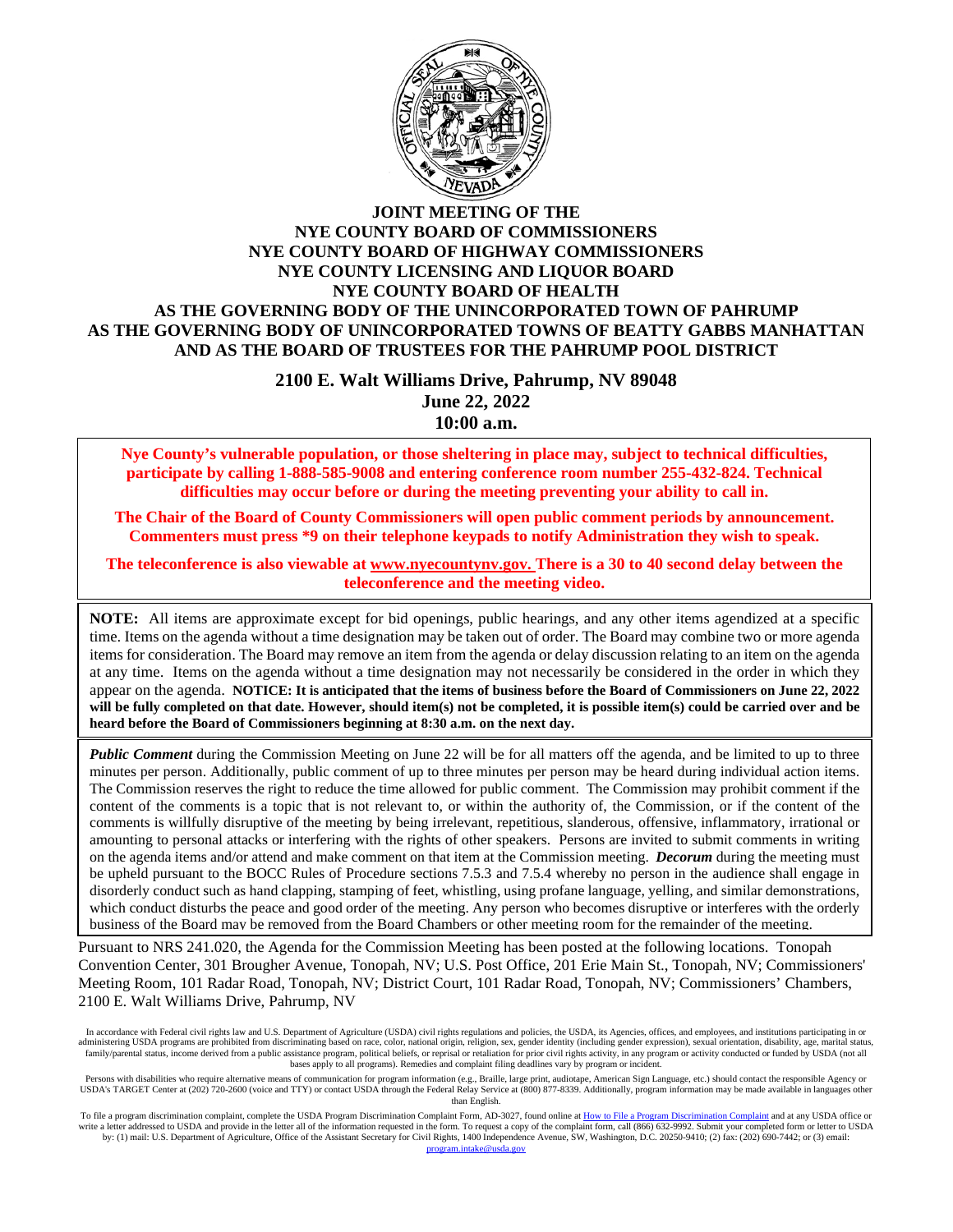Additional Posting Locations: Amargosa Valley Community Center, 821 E. Amargosa Farm Rd., Amargosa Valley, NV; Beatty Community Center, 100 South A Ave., Beatty, NV; Gabbs Town Hall, 503 Brucite St., Gabbs, NV; Round Mountain Community Center, 650 Civic Dr., Round Mountain, NV

Support documentation for the items on the agenda, provided to the Nye County Board of Commissioners is available to members of the public at the County Manager's Office (101 Radar Road, Tonopah, Nevada & 2100 E. Walt Williams Drive, Pahrump, Nevada) and on the County's website, or by calling Administration at (775) 482-8192

#### **WEBSITE: [www.nyecountynv.gov](http://www.nyecountynv.gov/)**

Special Note: Any member of the public who is disabled and requires accommodation or assistance at this meeting is requested to notify the Nye County Manager's Office in writing or call 775-482-8192 prior to the meeting.

- **1. Pledge of Allegiance**
- **2. GENERAL PUBLIC COMMENT (up to three-minute time limit per person.) Action will not be taken on the matters considered during this period until specifically included on an agenda as an action item (FIRST).**
- **3. Commissioners'/Manager's Comments (This item limited to announcements or topic/issues proposed for future workshops/agendas)**
- **4. Approval of the Agenda for June 22, 2022 (Non-action item)**
- **5. For Possible Action – Emergency Items**

# **SITTING AS THE BOARD OF COUNTY COMMISSIONERS**

### **TIMED ITEMS**

- **6.** 10:00 a.m. [Presentation](https://www.nyecountynv.gov/DocumentCenter/View/41403/Item6) of certificates and/or plaques to nine employees honored for their years of service.
- **7.** 10:00 a.m. [For Possible Action](https://www.nyecountynv.gov/DocumentCenter/View/41404/Item7) Discussion and deliberation regarding the monthly statement of county treasurer pursuant to NRS 354.280 including receipts, balances in funds, money on deposit, outstanding checks, and cash on hand.
- **8.** 10:00 a.m. [Presentation](https://www.nyecountynv.gov/DocumentCenter/View/41405/Item8) from Best in the Desert Racing Association regarding the Method Race Wheels "Casey Folks" Vegas to Reno on August 12, 2022.
- **9.** 10:00 a.m. [For Possible Action](https://www.nyecountynv.gov/DocumentCenter/View/41406/Item9) **Continued Public Hearing**, discussion, and deliberation on WV-22-10: A Waiver of Nye County Code 17.06.040.F(2) to allow marijuana to be grown outdoors, for MJ Distributing's cultivation and production facility, located at 2215 E. Anvil Road, Amargosa Valley, NV. Assessor's Parcel Number 019-181-02. Paris Balaouras / MJ Distributing C202, LLC / MJ Distributing P133, LLC – Applicant.
- **10.** 10:00 a.m. [For Possible Action](https://www.nyecountynv.gov/DocumentCenter/View/41407/Item10) **– Public Hearing**, discussion and deliberation to adopt, amend and adopt, or reject Nye County Bill No. 2022-04: A Bill proposing to amend Nye County Code Title 17, Comprehensive Land Use Planning and Zoning, by adding Chapter 17.13 entitled Special Use Permits, to establish land use and permitting requirements applicable to certain types of land uses including definitions, special uses requiring special use permits, applications, grounds for suspension and revocation, and time limitations; and providing for the severability, constitutionality and effective date thereof; and other matters properly relating thereto; and 2) Read the title of the bill into the record.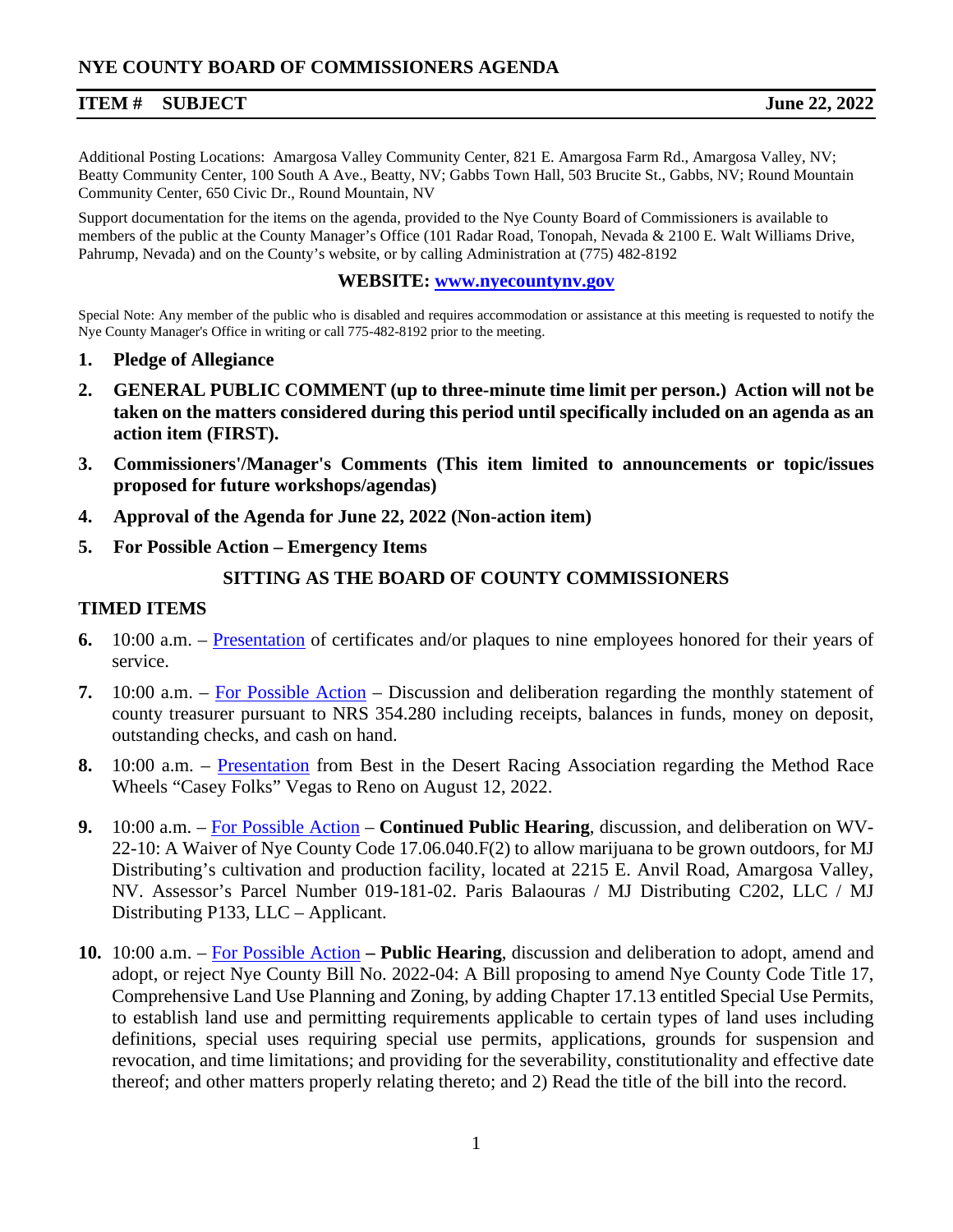# **NYE COUNTY BOARD OF COMMISSIONERS AGENDA**

# **ITEM # SUBJECT June 22, 2022**

- **11.** 10:00 a.m. [For Possible Action](https://www.nyecountynv.gov/DocumentCenter/View/41408/Item11) **Hearing to Show Cause**, discussion and deliberation to determine: 1) If a nuisance and safety issue still exists on the property; or 2) If there is no nuisance or safety issue associated with the property; and 3) Possible direction to staff to abate and/or remove the nuisance and safety conditions, for property located at 2831 E. Deadwood Street, Pahrump, NV. Assessor's Parcel Number 041-061-07. Kenny Caceras and Denise Sida – Property Owner(s).
- **12.** 10:00 a.m. [For Possible Action](https://www.nyecountynv.gov/DocumentCenter/View/41409/Item12) **Public Hearing**, discussion, and deliberation on ZCMP-22-1: An application for a Conforming Zone Change to change one (1) parcel totaling approximately 4.844 acres from Village Residential (VR-20) to Rural Homestead (RH-4.5) located at 401 W. Bunarch Road, Pahrump, NV. Assessor's Parcel Number 029-642-18. Robert Sanchez Owner/Applicant.
- **13.** 10:00 a.m. [For Possible Action](https://www.nyecountynv.gov/DocumentCenter/View/41410/Item13) **Public Hearing**, discussion and deliberation on ZCMP-22-5: An application for a Conforming Zone Change to change one (1) parcel totaling approximately 1.1 acres from Neighborhood Commercial (NC) to General Commercial (GC) on property located at 3760 E. Alfalfa Street, Pahrump, NV. Assessor's Parcel Number 042-451-08. 3760 E. Alfalfa St Pahrump NV, LLC. – Property Owner. Red Apple Fireworks – Applicant. Mark H. Fiorentino – Agent.
- **14.** 10:00 a.m. [For Possible Action](https://www.nyecountynv.gov/DocumentCenter/View/41411/Item14) **– Public Hearing**, discussion and deliberation on ZCMP-22-7: An application for a Conforming Zone Change to change one (1) parcel totaling approximately 0.78 acres from Light Industrial (LI) to General Commercial (GC), located at 340 S. Emery Street, Pahrump, NV. Assessor's Parcel Number 038-233-16. Dean Love Trustee – Property Owner. Carolyn Walker – Applicant.

# **SITTING AS THE NYE COUNTY BOARD OF HEALTH**

**15.** [For Possible Action](https://www.nyecountynv.gov/DocumentCenter/View/41412/Item15) – Discussion and deliberation regarding public health priorities for Nye County.

# **SITTING AS THE GOVERNING BODY OF UNINCORPORATED TOWN OF PAHRUMP**

- **16.** 10:00 a.m. [For Possible Action](https://www.nyecountynv.gov/DocumentCenter/View/41413/Item16) Presentation, discussion, and deliberation of the Fiscal Year 2022- 2023 Lakeview Executive Golf Course Annual Plan.
- **17.** [For Possible Action](https://www.nyecountynv.gov/DocumentCenter/View/41414/Item17) **–** Discussion and deliberation to: 1) Appoint two members to the Pahrump OHV Park Advisory Committee due to two vacancies from the following list of applicants: Matthew Mattoon and Loyce Seastrunk; or 2) Readvertise for the appointment.

# **SITTING AS THE GOVERNING BODY OF UNINCORPORATED TOWNS OF BEATTY, GABBS, MANHATTAN, AND RAILROAD VALLEY**

# **BEATTY**

**18.** [For Possible Action](https://www.nyecountynv.gov/DocumentCenter/View/41415/Item18) – Discussion and deliberation to approve the purchase of fireworks for the Beatty 2022  $4<sup>th</sup>$  of July celebration in the amount of \$14,000.00 from Lantis with \$7,000.00 to be funded from Beatty Volunteer Fire Department and \$7,000.00 to be funded by Town Tourism within Beatty Town General Fund 24220.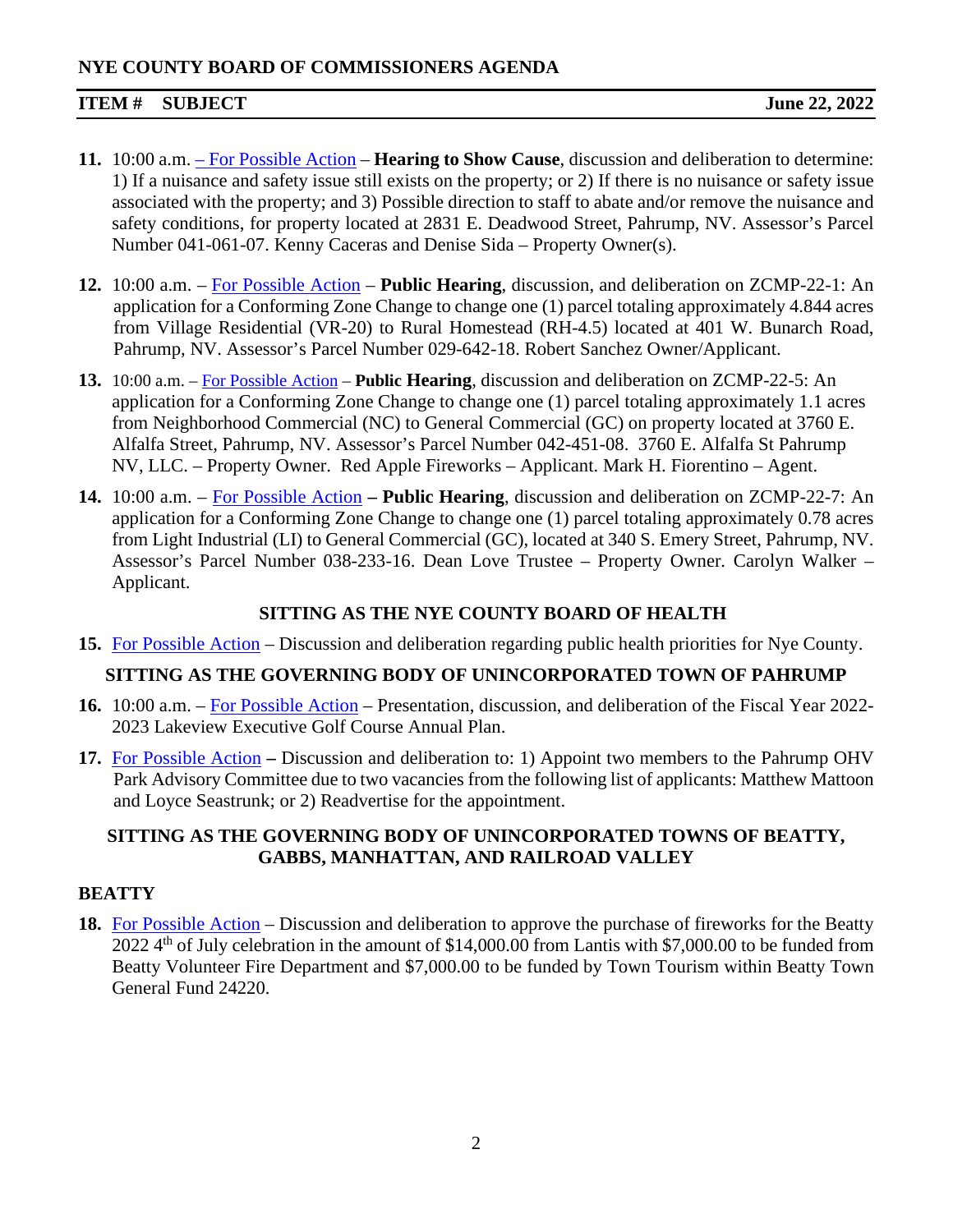### **SITTING AS THE BOARD OF COUNTY COMMISSIONERS**

**CONSENT AGENDA ITEMS – These are items that Staff recommends for approval. The Board reserves the right to move any consent agenda item to the regular segment of the agenda should issues arise that need to be addressed. Discussion of any item from the Consent Agenda Items that needs review before a decision is made.** 

- **19.** [For Possible Action](https://www.nyecountynv.gov/DocumentCenter/View/41416/Item19) Approval of the Elected Official Collection Report regarding fees collected from elected county departments for services rendered by or provided to county citizens.
- **20.** [For Possible Action](https://www.nyecountynv.gov/DocumentCenter/View/41417/Item20) Approval to set the date and location for the second Board of Commissioners meeting in September for Tuesday, September 20, 2022, in Pahrump, NV.
- **21.** [For Possible Action](https://www.nyecountynv.gov/DocumentCenter/View/41418/Item21) Discussion and deliberation regarding meeting minutes from the special joint meeting on April 20, 2022.
- **22.** [For Possible Action](https://www.nyecountynv.gov/DocumentCenter/View/41419/Item22) Approval of Assessor's Office Change Requests to allow the Nye County Assessor/Treasurer to process and:
	- 1) Issue an amended tax bill in the amount of \$0.00 to Mac's Hair Shack, former business entity no longer operating in Nye County, Equipment Account Number EQ103436.
	- 2) Issue an amended tax bill in the amount of \$0.00 to the Town of Pahrump, owner of 700 S. Raindance Dr., Pahrump, NV, Assessor's Parcel Number 038-252-10.
	- 3) Issue an amended tax bill in the amount of \$0.00 to the Town of Pahrump, owner of 690 S. Raindance Dr., Pahrump, NV, Assessor's Parcel Number 038-252-09.
	- 4) Issue an amended tax bill in the amount of \$0.00 to the Town of Pahrump, owner of 680 S. Raindance Dr., Pahrump, NV, Assessor's Parcel Number 038-252-08.
	- 5) Issue an amended tax bill in the amount of \$0.00 to the Town of Pahrump, owner of 670 S. Raindance Dr., Pahrump, NV, Assessor's Parcel Number 038-252-07.
	- 6) Issue an amended tax bill in the amount of \$0.00 to AUGOLDS, Inc., owner of 2080 E. Weber Way, Pahrump, NV, Assessor's Parcel Number 041-311-17.
	- 7) Issue an amended tax bill in the amount of \$0.00 to AUGOLDS, Inc., owner of 2091 E. Weber Way, Pahrump, NV, Assessor's Parcel Number 041-311-18.
	- 8) Issue an amended tax bill in the amount of \$0.00 to AUGOLDS, Inc., owner of 1700 E. Dolores St., Pahrump, NV, Assessor's Parcel Number 041-342-15.
- **23.** [For Possible Action](https://www.nyecountynv.gov/DocumentCenter/View/41420/Item23) Approval to: 1) Accept the Interlocal Contract Between Public Agencies with the Department of Health and Human Services Division of Welfare and Supportive Services for 4 years (July 1, 2022, through June 30, 2026), wherein Nye County Health and Human Services serves as an intake site for State Energy Assistance Program Applications. There is no funding associated with this contract; and 2) Execute the Interlocal Contract.
- **24.** [For Possible Action](https://www.nyecountynv.gov/DocumentCenter/View/41421/Item24) Approval to: 1) Accept the SFY 2022 Notice of SubAward (NOSA) Amendment 1 from Aging and Disability Services Division (ADSD) in the amount of \$29,386.42 to provide senior transportation services in Beatty, Gabbs, Smoky Valley and Tonopah in Nye County, as well as long-distance medical transportation providing non-emergency medical rides to larger cities. Matching funds of \$4,408.00 are budgeted and will be met by our contract with Medical Transportation Management, Inc. (MTM) and by the Nevada Department of Transportation (NDOT) §5311 Fuel Grant; 2) Fund \$29,386.42 from 10281 Senior Nutrition, and \$4,408.00 from 10101 General Fund; and 3) Execute the Subaward.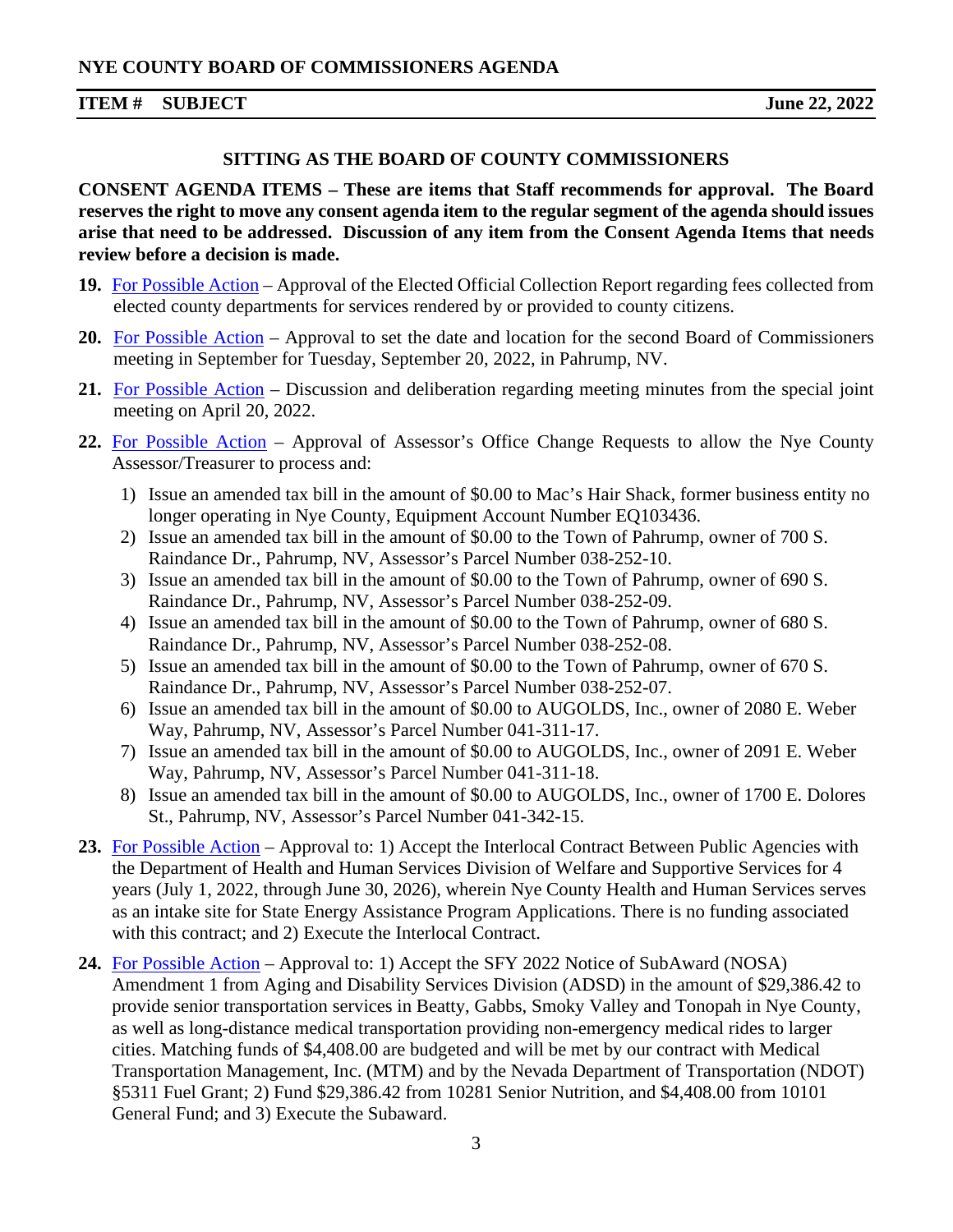#### **ASSESSOR**

**25.** [Presentation](https://www.nyecountynv.gov/DocumentCenter/View/41422/Item25) of Projected Expenditures of money in the Assessor's Technology Fund to be used in the 2022-2023 Fiscal Year.

#### **BOARD OF COMMISSIONERS**

- **26.** For Possible Action Closure of meeting, pursuant to NRS 241.015(3)(b)(2) for purposes of conferring with legal counsel regarding potential or current litigation.
- **27.** Closed meeting, pursuant to NRS 241.015(3)(b)(2) for purposes of conferring with legal counsel regarding potential or current litigation.
- **28.** For Possible Action Discussion and deliberation on conference with legal counsel regarding potential or current litigation presented in closed meeting.
- **29.** For Possible Action Closure of meeting, pursuant to NRS 288.220 for purposes of conferring with the County's management representatives regarding labor negotiations, issues and other personnel matters.
- **30.** Closed meeting, pursuant to NRS 288.220 for purposes of conferring with the County's management representatives regarding labor negotiations, issues and other personnel matters.
- **31.** For Possible Action Discussion and deliberation on labor negotiations, issues and other personnel matters presented in closed meeting.
- **32.** [For Possible Action](https://www.nyecountynv.gov/DocumentCenter/View/41423/Item32) Discussion and deliberation to declare Lisa Chamlee's Justice of the Peace position vacant and determine whether to: 1) Fill the unexpired term (approximately two years) by appointment; or 2) Pass a resolution to hold a special election to fill the position for the unexpired term.
- **33.** [For Possible Action](https://www.nyecountynv.gov/DocumentCenter/View/41424/Item33) Discussion and deliberation to: 1) Approve, amend and approve or deny a modification to Section 5 Payment for Services for Public Defender Services between Nye County and Jason Earnest by increasing the full compensation to One Hundred Seventy-Five Thousand Dollars (\$175,000.00); and 2) Execute the Second Amendment to the contract.
- **34.** [For Possible Action](https://www.nyecountynv.gov/DocumentCenter/View/41425/Item34) Discussion and deliberation to: 1) Approve, amend and approve or deny a modification to Section 5 Payment for Services for Public Defender Services between Nye County and Nathan L. Gent, PLLC by increasing the full compensation to One Hundred Seventy-Five Thousand Dollars (\$175,000.00); and 2) Execute the Second Amendment to the contract.
- **35.** [For Possible Action](https://www.nyecountynv.gov/DocumentCenter/View/41426/Item35) Discussion and deliberation to: 1) Approve, amend and approve or deny a modification to Section 5 Payment for Services for Public Defender Services between Nye County and Ronni Boskovich, PLLC by increasing the full compensation to One Hundred Seventy-Five Thousand Dollars (\$175,000.00); and 2) Execute the Second Amendment to the contract.
- **36.** [For Possible Action](https://www.nyecountynv.gov/DocumentCenter/View/41427/Item36) Discussion and deliberation regarding a request to: 1) Set a date, time, and location for a Public Hearing on Nye County Bill No. 2022**-**10: A Bill proposing to amend Nye County Code Title 8.04, "Fireworks", by amending Section 8.04.155 "Private Use and Other Rules of Discharge," to allow Residents to Discharge Consumer Fireworks on Private Property; and providing for the severability, constitutionality and effective date hereof; and other matters properly relating thereto; and 2) Read the title of the Bill into the record.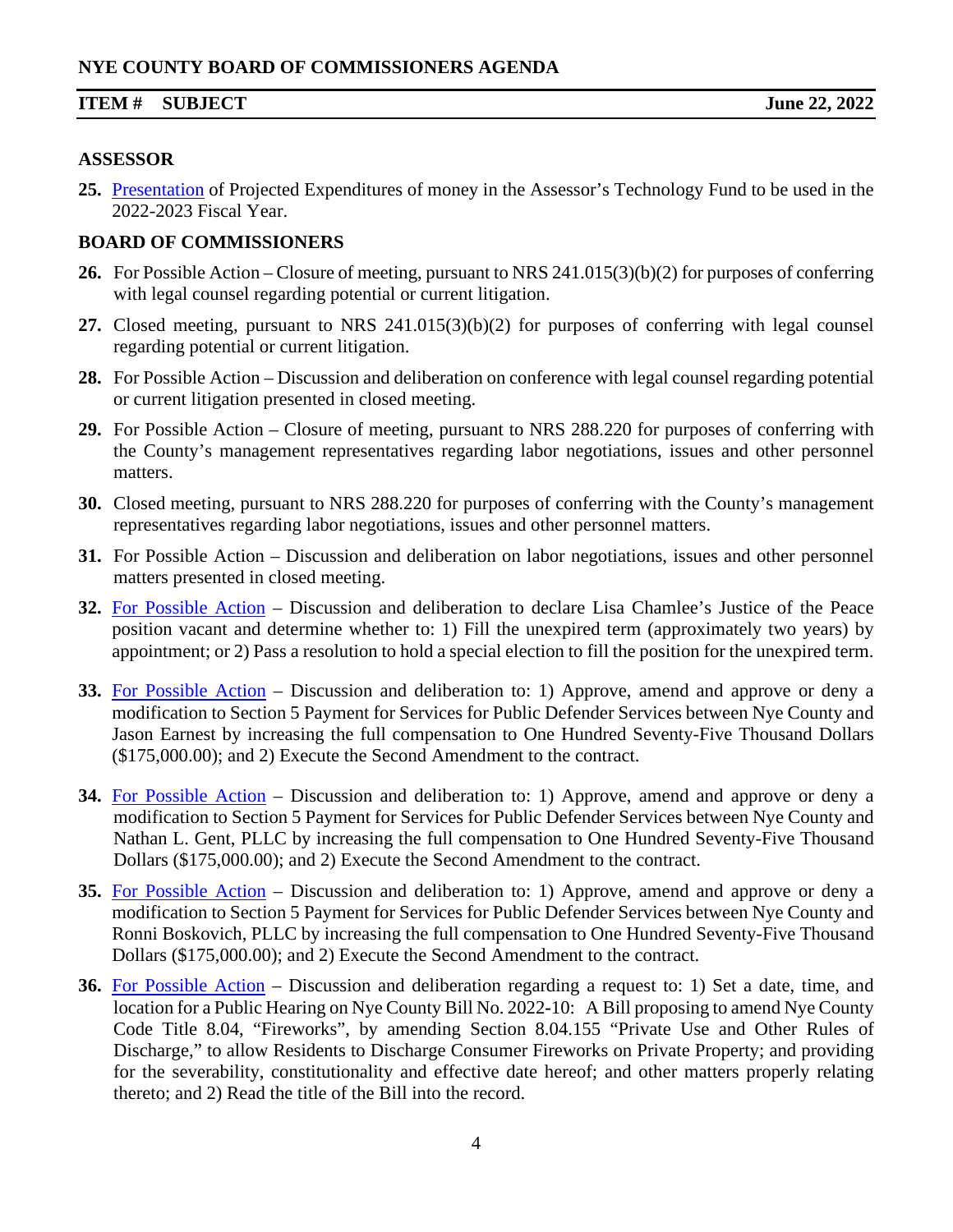# **CLERK**

**37.** [For Possible Action](https://www.nyecountynv.gov/DocumentCenter/View/41428/Item37) – Discussion and deliberation pursuant to NRS 244.360(1) and 244.360(2), to direct the Clerk to set a public hearing not less than 30 nor more than 40 days subsequent to the filing of a nuisance complaint at 0 Tonopah Avenue, Tonopah, NV, Assessor's Parcel Number 008-246-04, owned by D.D. Gibson.

# **DISTRICT ATTORNEY**

**38.** [For Possible Action](https://www.nyecountynv.gov/DocumentCenter/View/41429/Item38) – Discussion and deliberation to accept or reject "Amendment No. 2 to the "One Nevada Agreement on Allocation of Opioid Recoveries" Agreement to amend Section B Paragraph 3 of the Agreement to provide that unless otherwise directed by court order, the State of Nevada shall receive any Recoveries described in the Agreement, divide the Recoveries in accordance with the Agreement and all Amendments thereto, calculate payments to the Local Governments, calculate attorney's fees for all Local Governments pursuant to the Local Governments' applicable contingency fee agreements with their Counselor in accordance with Amendment No. 1 where it applies, and remit payments to Local Governments and attorneys' fees to the appropriate Counsel on behalf of the Local Governments.

# **SHERIFF**

- **39.** [For Possible Action](https://www.nyecountynv.gov/DocumentCenter/View/41430/Item39) Discussion and deliberation to issue a Display Fireworks Event Permit to the Beatty Volunteer Fire Department for an Aerial Display for their Annual Fourth of July Event on Monday, July 4, 2022. This event is being held at Cotton Wood Park in Beatty, NV. Applicant-Mike Harmon.
- **40.** [For Possible Action](https://www.nyecountynv.gov/DocumentCenter/View/41431/Item40) Discussion and deliberation to issue a Display Fireworks Event Permit to Zambelli Fireworks for an Aerial Display for their annual Fourth of July Event on Monday, July 4, 2022. This event is being held at Petrack Park, 150 NV-160 in Pahrump, NV. Applicant-John O'Brien.

# **PUBLIC ADMINISTRATOR**

**41.** [Presentation](https://www.nyecountynv.gov/DocumentCenter/View/41432/Item41) regarding the quarterly report from the Public Administrator on deceased person cases that are open, closed, pending, NCPA Creditor Claims, non-cases or cases that have been turned over to family.

# **DISTRICT COURT**

**42.** [For Possible Action](https://www.nyecountynv.gov/DocumentCenter/View/41433/Item42) – Discussion and deliberation to: 1) Rescind Board action taken that approved agenda item 23 at the May 3, 2022 meeting wherein the Board approved the open position, Court Reporter, as a Public Employee Retirement System (PERS), Critical Needs position, per NRS 286.523; which allows District Court to reemploy a retiree for a limited time, while District Court is searching for a replacement; and 2) approve the open position, Court Reporter, as a Public Employee Retirement System (PERS), Critical Needs position, per NRS 286.523; which allows Nye County to contract with a retiree for a limited time, while District Court is searching for a replacement.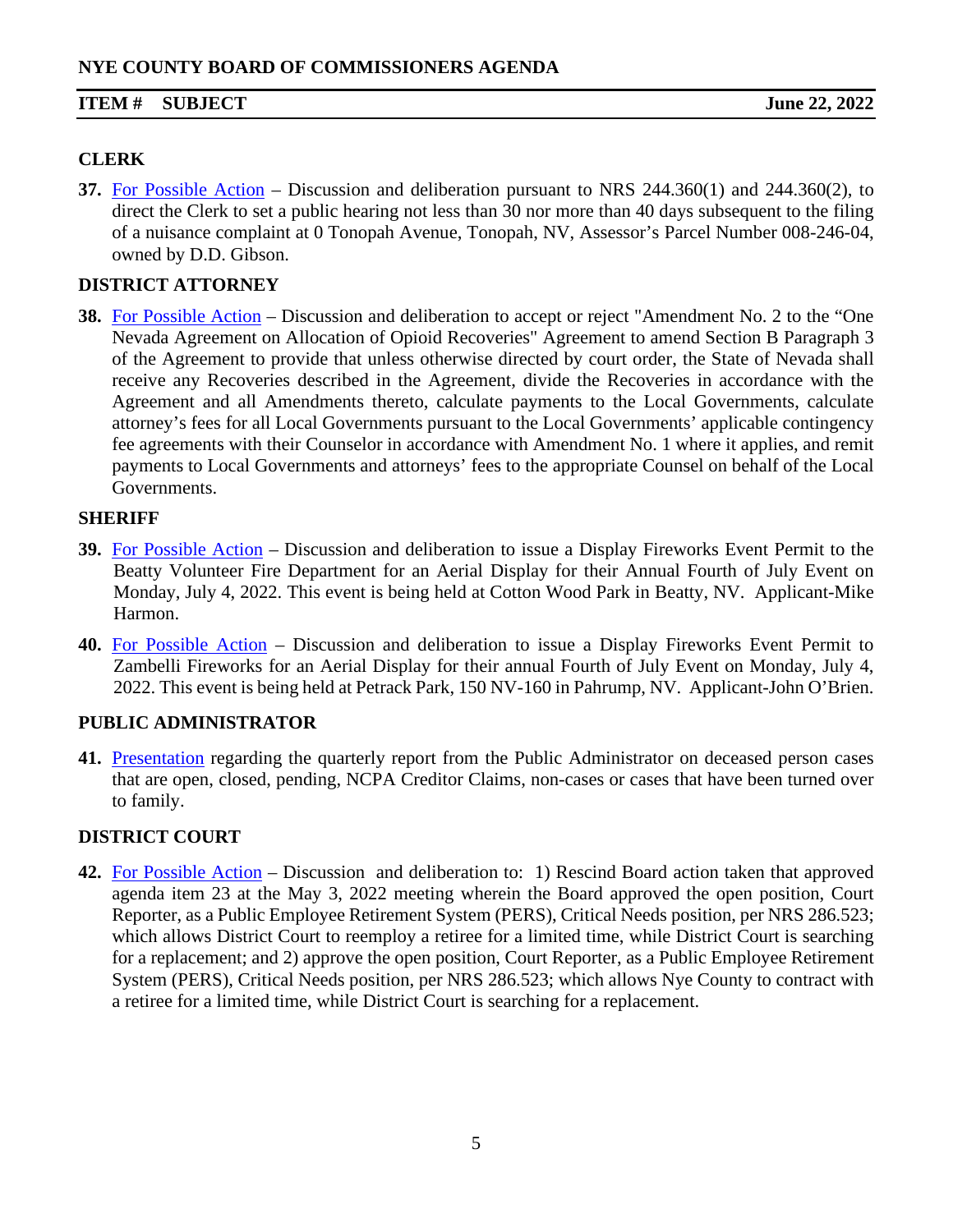#### **COUNTY MANAGER**

- **43.** [For Possible Action](https://www.nyecountynv.gov/DocumentCenter/View/41434/Item43) **–** Discussion and deliberation to adopt, amend and adopt, or reject Nye County Resolution No. 2022-23: A Resolution to Relinquish Nye County's Reversionary Interest in 1370 W. Basin Ave, Pahrump, NV 89060; Assessor's Parcel Number 036-041-20, more commonly known as Pahrump Senior Center.
- **44.** [For Possible Action](https://www.nyecountynv.gov/DocumentCenter/View/41435/Item44) Discussion and deliberation to adopt, amend and adopt, or reject Nye County Resolution No. 2022-24: A Resolution accepting bid for sale of county-owned property, specifically identified as 1501 & 1503 E. Calvada Blvd, Assessor's Parcel Number 042-041-35, located in Section 23 & 26, Township 20 South, Range 53 East, F#173521 P.1B 3.83 Acres Calvada Valley Unit 3, more commonly known as Pahrump Medical Center.
- **45.** [For Possible Action](https://www.nyecountynv.gov/DocumentCenter/View/41436/Item45) Presentation, discussion and deliberation to adopt, amend and adopt, or reject Nye County Resolution No. 2022-25: A Resolution of the Board of Commissioners of Nye County, Nevada Providing for the Transfer of the County's 2022 Private Activity Bond Volume Cap to the Nevada Rural Housing Authority and Other Matters Related Thereto.
- **46.** [For Possible Action](https://www.nyecountynv.gov/DocumentCenter/View/41437/Item46) Discussion and deliberation to consider participating as a Cooperating Agency to the Bureau of Land Management (BLM) during the environmental analysis for the proposed construction and operation of an approximately 450-mile-long buried fiber optic line spanning from Reno to Las Vegas, NV.
- **47.** [For Possible Action](https://www.nyecountynv.gov/DocumentCenter/View/41438/Item47) Discussion and deliberation to approve an unbudgeted Administrative Technical Coordinator position within the Natural Resources Office.

# **FINANCE**

- **48.** [For Possible Action](https://www.nyecountynv.gov/DocumentCenter/View/41439/Item48) Discussion and deliberation to adopt, amend and adopt, or reject Nye County Resolution No. 2022-26: A Resolution Authorizing Transfer of Funds into the Tonopah Landfill Closure and Post Closure Trust Fund.
- **49.** [For Possible Action](https://www.nyecountynv.gov/DocumentCenter/View/41440/Item49) Discussion and deliberation to adopt, amend and adopt, or reject Nye County Resolution No. 2022-27: A Resolution Authorizing Transfer of Funds into the Round Mountain Landfill Closure and Post Closure Trust Fund.
- **50.** [For Possible Action](https://www.nyecountynv.gov/DocumentCenter/View/41441/Item50) Discussion and deliberation regarding a request to: Set a date, time and location for a Public Hearing to adopt, amend and adopt, or reject a resolution authorizing temporary interfund loan for Fiscal Year 2022-2023.
- **51.** [For Possible Action](https://www.nyecountynv.gov/DocumentCenter/View/41442/Item51) Discussion and deliberation to fund digital forensic services and consulting with Privacy Technician Inc. from the Nye County General Contingency Fund not to exceed \$15,000.00.
- **52.** [For Possible Action](https://www.nyecountynv.gov/DocumentCenter/View/41443/Item52) Discussion, deliberation and possible action to Staff to: 1) Send a letter to the Bureau of Land Management (BLM) in support of their application for the Off-Highway Vehicle (OHV) Grant provided through the Nevada Department of Conservation and Natural Resources; and 2) Provide the BLM access to the Nye County gravel pit for use in developing one mile of dedicated gravel road to the Big Dune picnic area located in Nye County.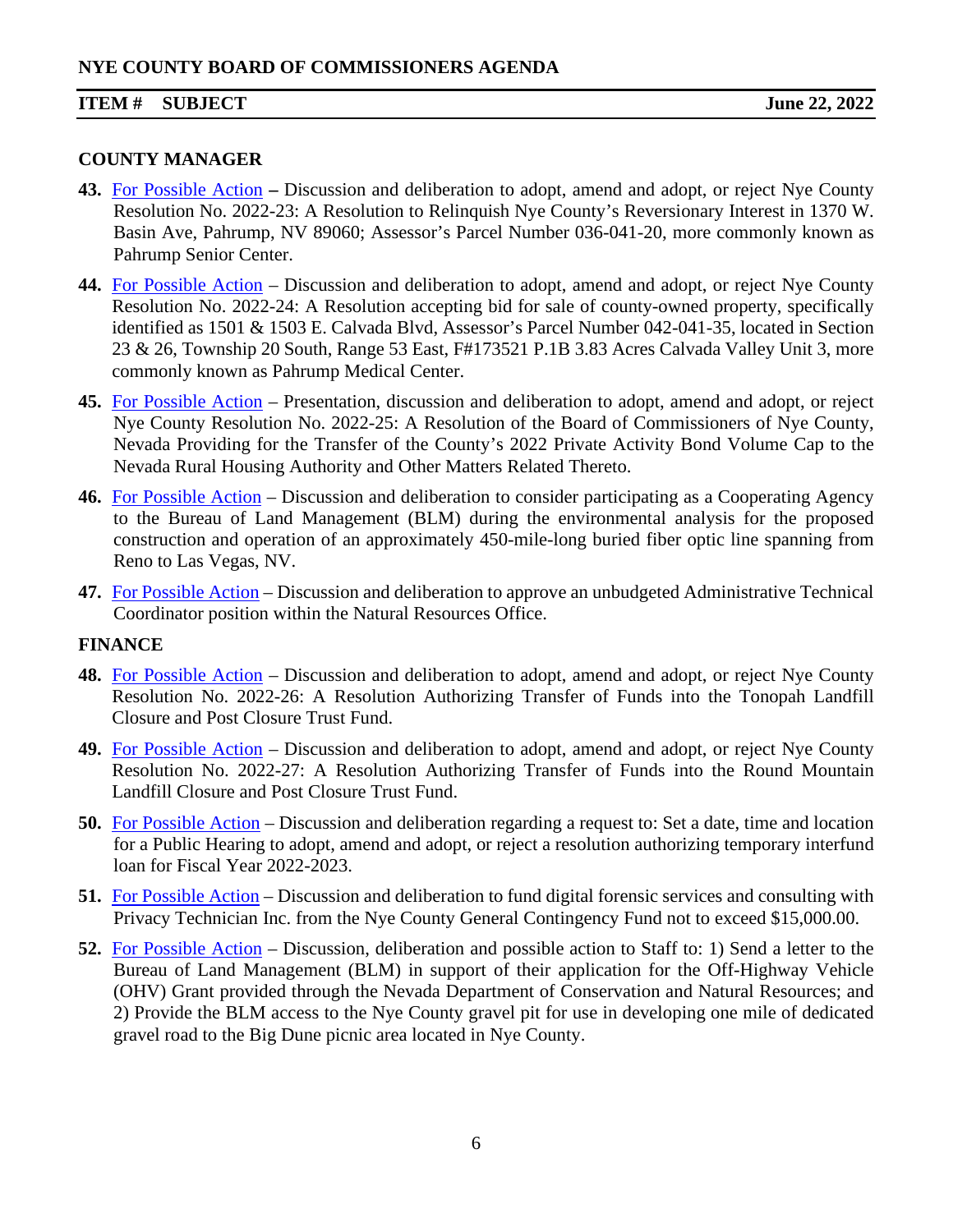### **PLANNING/BUILDING/CODE COMPLIANCE**

**53.** [For Possible Action](https://www.nyecountynv.gov/DocumentCenter/View/41444/Item53) – Discussion, and deliberation to approve a Tentative Map for Beckham Heights Subdivision, creating two-hundred and forty-six (246) residential lots on property zoned Specific Plan (SP), each residential lot containing an average of 5,639 square feet; Maximum lot size is 7,320 sq ft and Minimum lot size is 5,490 sq ft. Assessor's Parcel Numbers 045-121-08 and 045-121-09. Manse Road Properties, LLC – Owner. Eric Hopkins, Kimley-Horn – Agent/Applicant.

# **PUBLIC WORKS**

- **54.** [For Possible Action](https://www.nyecountynv.gov/DocumentCenter/View/41445/Item54) Discussion and deliberation to: 1) Discuss the bid proposals received for Bid No. 2022-05 Blagg Paving and Overlay Project; 2) Award Bid No. 2022-05 Blagg Paving and Overlay Project to Las Vegas Paving in the amount of \$489,604.00 or Wulfenstein Construction Co, Inc. in the amount of \$521,030.15; 3) Approve, amend and approve or reject the contract with selected bidder; 4) Fund from 10205 Roads; 5) Reject bid and provide direction to staff on how to proceed with the project.
- **55.** [For Possible Action](https://www.nyecountynv.gov/DocumentCenter/View/41446/Item55) Discussion and deliberation to accept a Grant of Easement Agreement per Exhibits A and B with D.R. Horton INC for the purpose of allowing the Grantee to install non-standard improvements including landscaping and irrigation until a future date when Nye County deems the non-standard improvements need to be removed along the East line of North Blagg Road for Assessor's Parcel Numbers 035-671-06 through 035-671-11, 035-681-01 through 035-681-05, and along the North line of West Adkisson Street for Assessor's Parcel Numbers 035-681-06 through 035-681-16.
- **56.** [For Possible Action](https://www.nyecountynv.gov/DocumentCenter/View/41447/Item56) Discussion and deliberation to accept an offer of dedication for road right-ofway being a 6,980 square foot Utility and Right-of-Way dedication for South Eberhard Road, a portion of Assessor's Parcel Number 047-041-08 as described on Exhibit A and depicted on Exhibit B from Adaven Management, INC and designate South Eberhard Road as a "Minor County Road" (rejecting maintenance) for the purpose of future road improvements fronting the property located at 6200 South Nevada Highway 160, Pahrump, Nevada, Assessor's Parcel Number 047-041-08.
- **57.** [For Possible Action](https://www.nyecountynv.gov/DocumentCenter/View/41448/Item57) Discussion and deliberation to accept an offer of dedication for road right-ofway being a 36,870 square foot Utility and Right-of-Way dedication for South Eberhard Road, a portion of Assessor's Parcel Number 047-031-19 and Assessor's Parcel Number 047-031-05 as described on Exhibit A and depicted on Exhibit B from Manse Crossing, LLC and designate South Eberhard Road as a "Minor County Road" (rejecting maintenance) for the purpose of future road improvements fronting the property located at 6050 South Nevada Highway 160, Pahrump, Nevada, Assessor's Parcel Number 047-031-19 and 5810 South Eberhard Road, Pahrump, Nevada, Assessor's Parcel Number 047-031-05.
- **58. GENERAL PUBLIC COMMENT (up to three-minute time limit per person.) Action will not be taken on the matters considered during this period until specifically included on an agenda as an action item (SECOND).**
- **59. Commissioners'/Manager's Comments (This item limited to announcements or topic/issues proposed for future workshops/agendas)**

# **60. ADJOURN**

# **Nye County Board of County Commissioners Meeting Participation Information:**

- Call **1-888-585-9008** and enter conference room code **255-432-824.**
- Public comment periods will be opened by announcement.